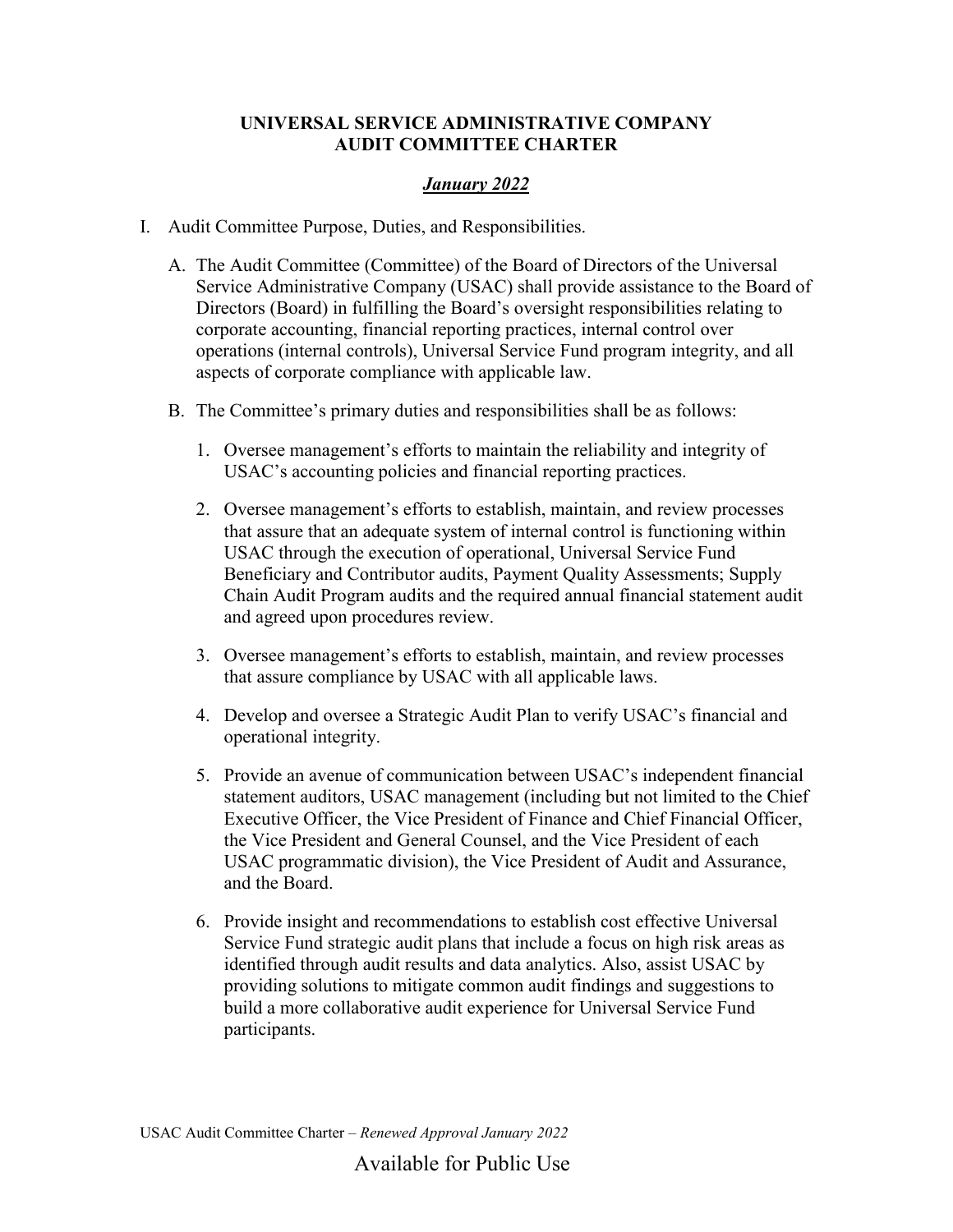II. Audit Committee Composition, Appointment, and Meetings.

## A. Composition

- 1. The Committee shall consist of five Board members:
	- a. At least one representative from each of the three programmatic committees of the Board (the High Cost & Low Income Committee, the Rural Health Care Committee, and the Schools & Libraries Committee). The Chairperson of the Audit Committee will serve as a member of the Executive Committee.
	- b. Two at-large Board members.
	- c. At least one Committee member shall have a background in financial reporting, accounting, or auditing, or other financial expertise.
- 2. Each member of the Committee shall meet each of the following independence requirements:
	- a. Is not and has not been employed in an executive capacity by USAC for at least five years prior to appointment to the Committee.
	- b. Is not an advisor or consultant to USAC, and does not have a personal services contract or other business relationship with USAC.
	- c. Is not a spouse, parent, sibling, child, or in-law of any person described in the preceding two clauses of this paragraph or of any member of USAC management.
- B. Appointment
	- 1. The members of the Committee shall be appointed annually by the Board. Each member shall hold office until he/she resigns, is removed or until a successor is appointed by the Board.
	- 2. The Board shall appoint one of the members of the Committee as Chair and another as Vice Chair.
- C. Meetings
	- 1. The Committee shall meet at least quarterly and at such other times as the Committee deems necessary.
	- 2. The Committee shall, at least annually and at such other times as the Committee deems necessary, separately meet with USAC management, the Vice President of Audit and Assurance, and representatives of the independent financial auditing firm retained by USAC to discuss any matters that either the Committee or any of these groups believes should be discussed privately.

USAC Audit Committee Charter – *Renewed Approval January 2022*

Available for Public Use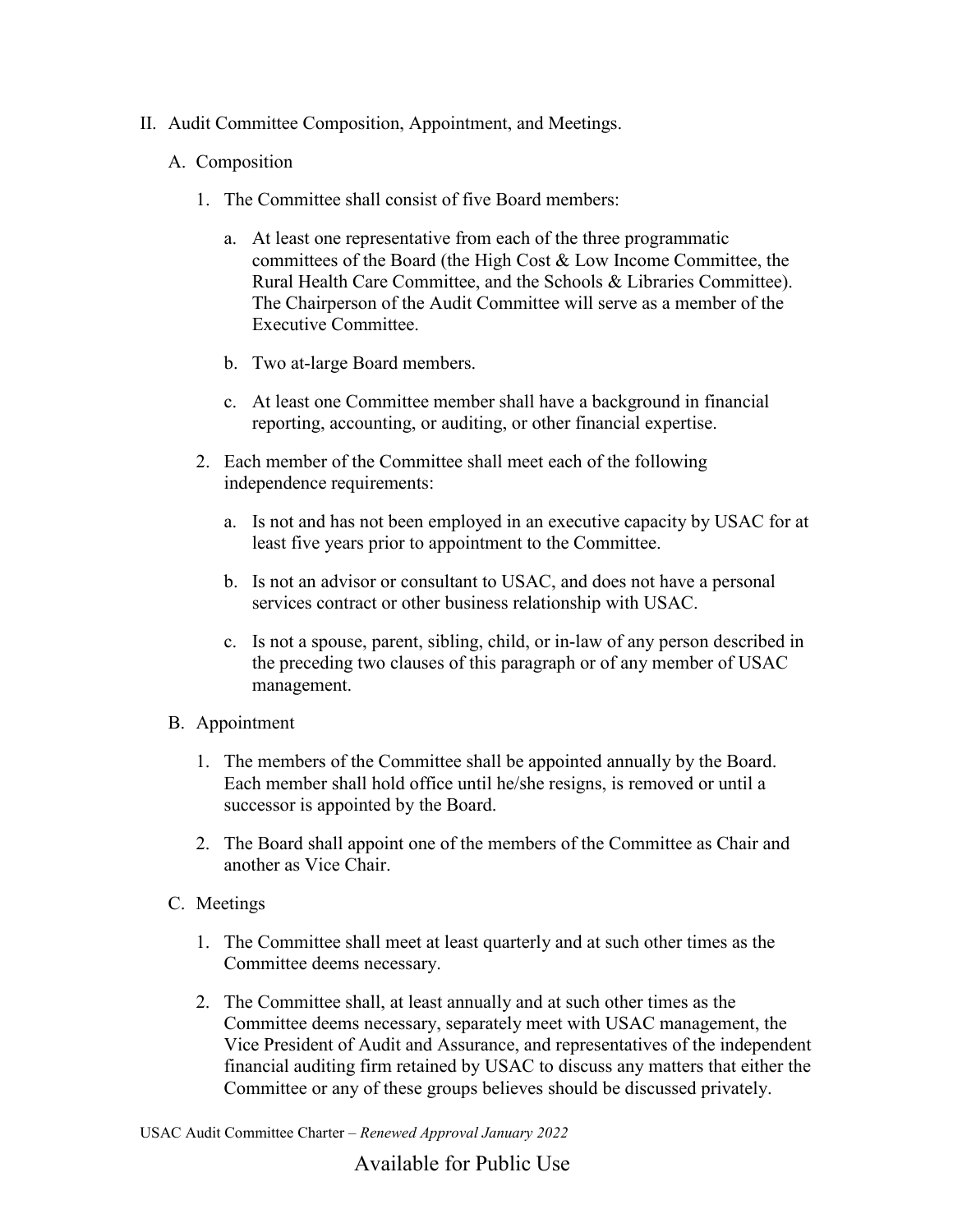- 3. The Committee may direct any member of the Board, officer, or employee of USAC or advisor to USAC, including outside counsel or independent auditors, to attend a meeting of the Committee or to meet with any members of, or consultants to, the Committee. The Committee shall advise the Board of all such special meetings either prior to the meeting or promptly thereafter.
- III. Responsibilities and Duties
	- A. Review of Documents, Reports, and Assessments
		- 1. Review and reassess, at least annually, the adequacy of the Committee Charter and make recommendations to the Board, as deemed necessary.
		- 2. Review, in conjunction with management and representatives of the independent auditing firm retained by USAC, the annual financial statements and the audit reports included with those statements and the annual agreed upon procedures review report.
			- a. Discuss with management and the independent auditors significant issues regarding accounting principles, practices, and judgments.
			- b. Discuss any significant judgments made in management's preparation of the financial statements and any significant difficulties encountered during the course of the review or audit, including any restrictions on the scope of work or access to required information.
			- c. Discuss any significant exceptions in the agreed upon procedures review report.
		- 3. Annually develop and approve a Strategic Audit Plan in consultation with the Vice President of Audit and Assurance. In addition to projects outlined in the Strategic Audit Plan, the Committee may from time to time request additional specific operational and/or financial audits.
		- 4. Review USAC financial, operational and compliance audit reports prepared by the independent auditors or the Audit and Assurance Division and management's response thereto.
		- 5. Review, at least annually, a summary report of common audit findings concerning Universal Service Fund beneficiary and contributor audits performed under the Universal Service Fund Beneficiary and Contributor Audit Program.
			- a. Discuss audit results to highlight areas of high risk for consideration in developing future Universal Service Fund audit plans; identify FCC rules that may require revision to improve compliance among beneficiaries and contributors; and propose suggestions for improving audit efficiency among beneficiaries and contributors.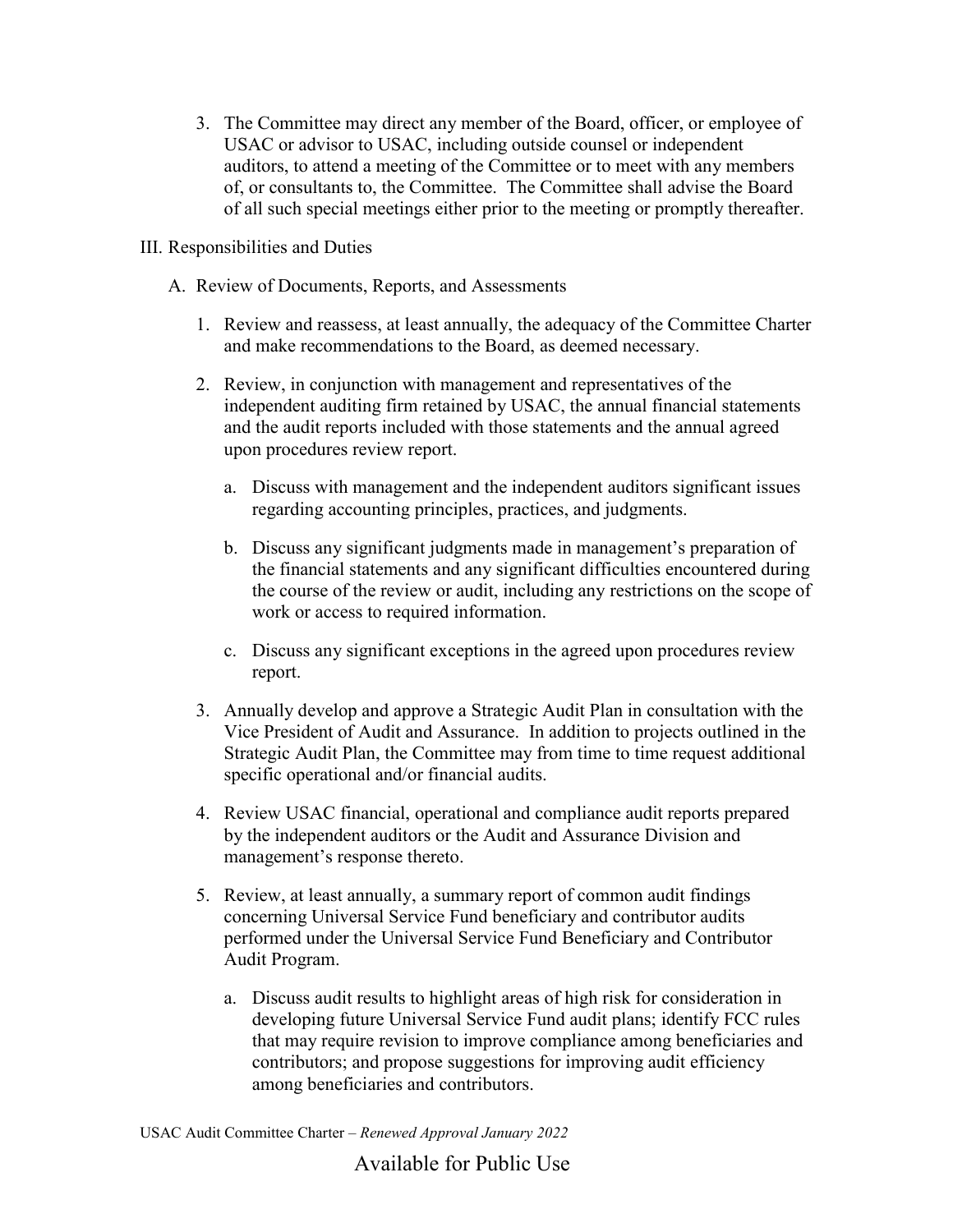- b. Provide insight to the Audit and Assurance Division by providing suggested approaches to avoid common audit challenges and solutions to build a more collaborative audit experience for Universal Service Fund participants.
- 6. Review with management, the independent or external auditors, and the Vice President of Audit and Assurance any significant findings of the reports, management's response thereto, and any significant difficulties encountered during the course of the review or audit, including any restrictions on the objectives or scope of work or access to required information.
- B. Oversight of Independent Auditing Firm(s) Retained by USAC for the Annual Financial and Agreed-Upon Procedures Review
	- 1. Initially select, periodically evaluate (at least annually), and replace as necessary the independent auditing firm(s) retained by USAC for the Annual Financial and Agree-Upon Procedures review, subject to the requirement to obtain the approval of the Board for expenditures in excess of the amount set forth in Section III.H.4. of this Audit Committee Charter, *provided*, however, that nothing herein shall affect the authority of the programmatic committees of the Board to select, evaluate, and replace independent auditing firms with respect to the audits of beneficiaries and contributors of the universal service support mechanisms when deemed necessary by the Committee or the Vice President of Audit and Assurance.
	- 2. Oversee the independence of the independent auditing firm(s) retained by USAC by reviewing and discussing with each auditor a formal written statement concerning their independence and the nature of the relationship, if any, between the auditor and the USAC.
	- 3. Approve any significant non-audit related services to be provided by an independent auditing firm retained by USAC.
- C. Review and Oversight of USAC's Financial Reporting Process, Financial Statement Audit
	- 1. Review the integrity of USAC's financial reporting process, at least annually, in consultation with: (i) the independent auditing firm(s) retained by USAC, (ii) the Vice President of Finance and Chief Financial Officer, and (iii) the Chief Executive Officer.
	- 2. Review significant changes to USAC's auditing and accounting principles and practices as suggested by an independent auditing firm retained by USAC, the Vice President of Finance and Chief Financial Officer, or the Vice President of Audit and Assurance.
	- 3. Require and timely review reports from the independent auditing firm(s) retained by USAC relating to the following: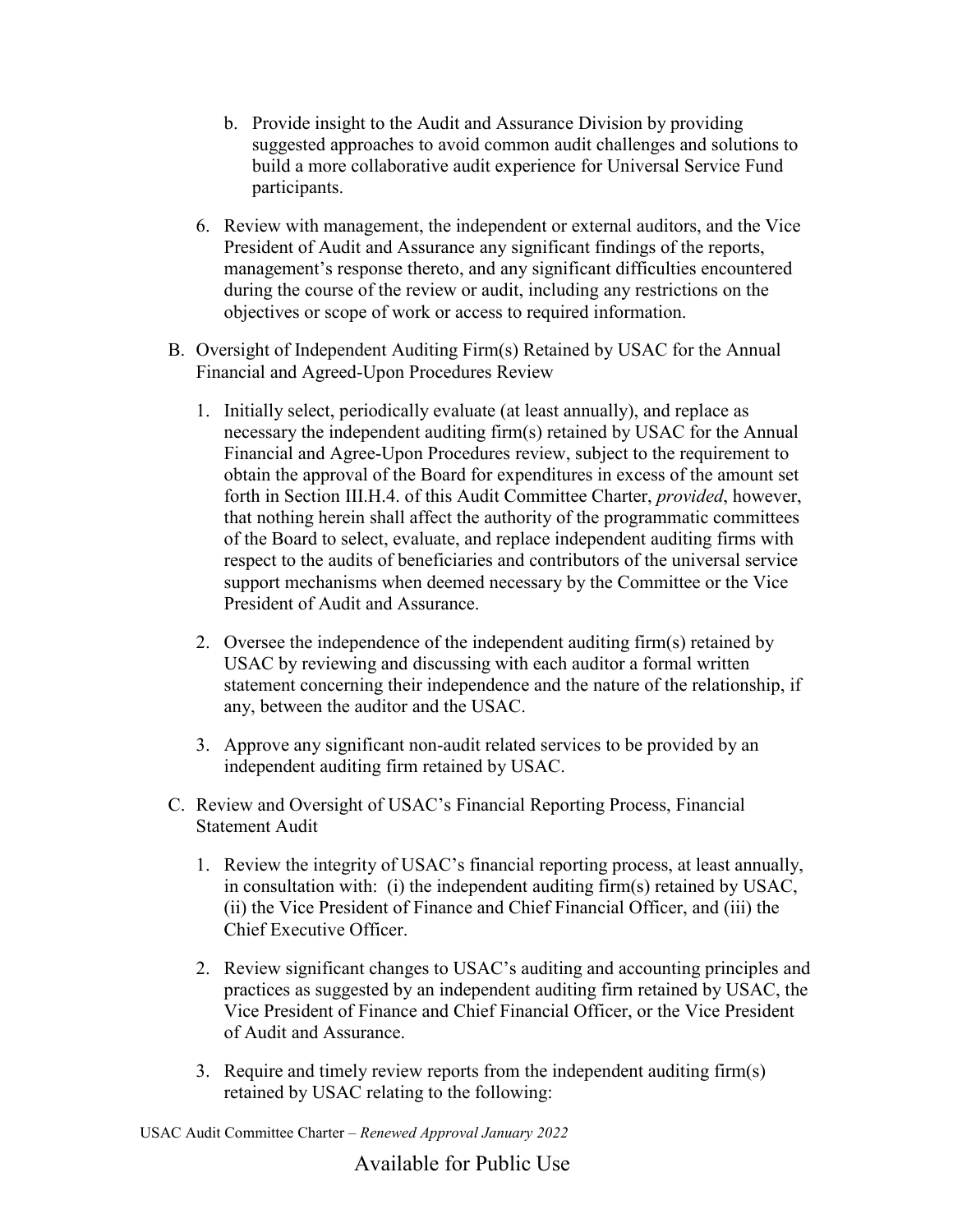- a. All significant accounting policies and practices to be used.
- b. All alternative disclosures and treatments of financial information within generally accepted accounting principles that have been discussed with management, including the ramifications of such alternative disclosures and treatments and the treatment preferred by the independent auditing firm.
- c. Other written communications between the independent auditors and management, such as any management letter or schedule of adjusted differences.
- 4. Review and evaluate significant disagreement among USAC management and the independent auditing firm(s) retained by USAC and/or the Vice President of Audit and Assurance in connection with the preparation of the USAC financial statements, and management's response thereto.
- D. Oversight of the Operational Reporting Process, Agreed-Upon Procedures Review
	- 1. In consultation with the independent auditing firm(s) retained by USAC and the Vice President of Audit and Assurance, review the integrity of internal controls and operating procedures and any exceptions identified in the agreedupon procedures reviews.
	- 2. Review changes to USAC's internal controls or operating procedures and practices for consistency with suggestions of an independent auditing firm retained by USAC, management, or the Vice President of Audit and Assurance.
	- 3. Ensure and oversee timely reports from the independent auditing firm(s) retained by USAC to the Audit Committee.
	- 4. Review and evaluate significant disagreement among USAC management and the independent auditing firm(s) retained by USAC and/or the Vice President of Audit and Assurance in connection with the preparation of USAC's agreed upon procedures report and management's response thereto.
- E. Oversight of Audit and Assurance Division
	- 1. Review and approve the Audit and Assurance Division Charter, organizational structure, budget, activities, and significant changes to the Strategic Audit Plan, as needed.
	- 2. Review and approve the appointment, replacement, reassignment or material changes in the role and/or responsibility of the Vice President of Audit and Assurance Division.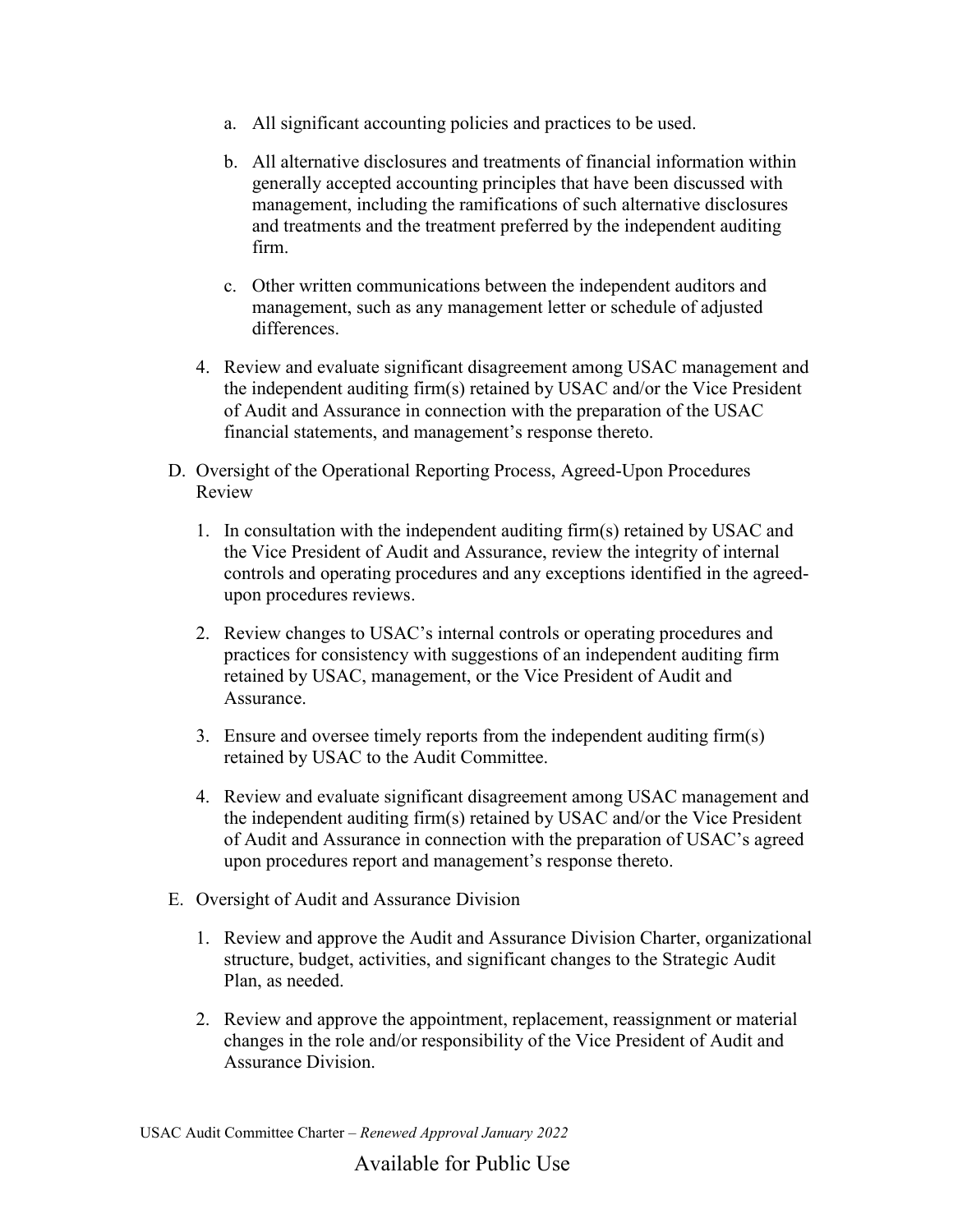- 3. Review the effectiveness of the internal audit activities, including compliance with Generally Accepted Government Auditing Standards (GAGAS) as issued by the Comptroller General of the United States (as amended) and the International Standards for the Professional Practice of Internal Auditing issued by the Institute of Internal Auditors.
- 4. Review reports of whistleblower complaints received by the Vice President of Audit and Assurance. Such reports shall be prepared jointly by the Vice President of Audit and Assurance and USAC's Office of General Counsel.
- F. Assessment of Internal Controls, Annual Report on Internal Controls
	- 1. Review with management, the independent auditors, the Vice President of Audit and Assurance and the USAC Board of Directors, the effectiveness of the Company's process for assessing significant risks or exposures and the steps management has taken to minimize such risks and exposures to the Company.
	- 2. Review with management, the independent auditors, and the Vice President of Audit and Assurance the adequacy of the Company's system of internal controls as noted in the Annual Report on Internal Controls as issued by the independent auditing firm.
	- 3. Establish and maintain procedures for the following activities:
		- a. The receipt, retention, and treatment of complaints received by USAC regarding accounting, internal controls, operating procedures, or auditing matters.
		- b. The confidential, anonymous submission by employees of concerns regarding questionable accounting or auditing matters.
- G. Compliance With Applicable Law
	- 1. In consultation with the Vice President and General Counsel, review at least annually any legal matters that could have a significant effect on the USAC's operations, financial statements, and reports received from regulators.
	- 2. In consultation with the Vice President and General Counsel, review the processes established to assure compliance by USAC with all applicable laws.
	- 3. Review the results of any investigations concerning waste, fraud, abuse, and/or accounting irregularities and make recommendations for remedial action, if appropriate.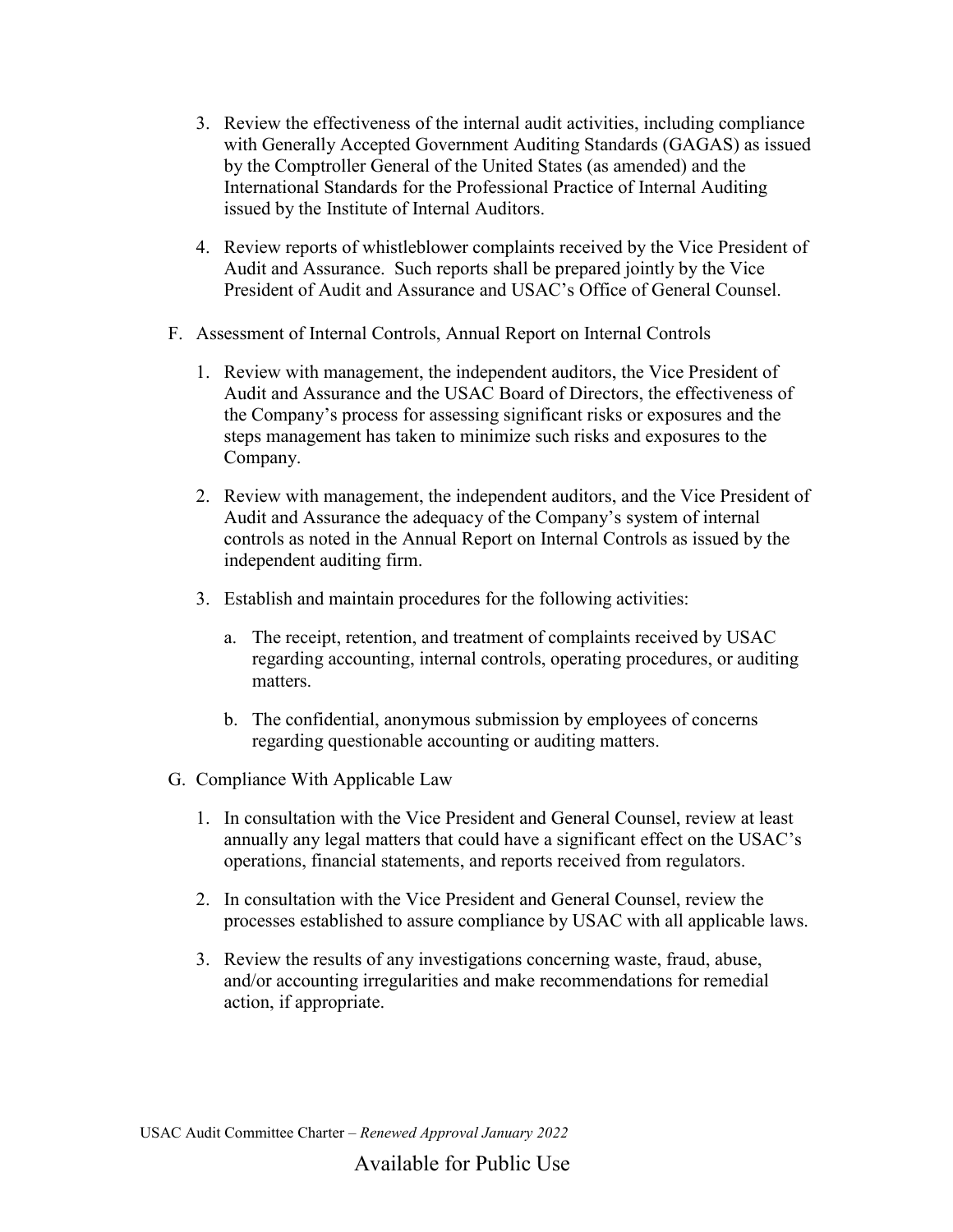- H. Other Responsibilities of the Audit Committee
	- 1. Periodically report to the Board through the Committee Chair or pursuant to other means acceptable to the Board.
	- 2. Maintain minutes or other records of meetings and activities of the Committee.
	- 3. Perform any other activities consistent with the Committee Charter, USAC's By-laws, and applicable laws, as the Committee or the Board deems appropriate.
	- 4. When deemed appropriate by the Committee, the Committee will retain outside legal, accounting, or other advisors or consultants to advise and assist the Committee, without needing to seek approval for the retention of such advisors or consultants from the Board, *provided* that the cost is less than \$250,000 in any single calendar year. If the cost for such purpose exceeds \$250,000 in a calendar year, the Committee shall obtain Board approval before engaging or continuing to engage an outside advisor or consultant.
- IV. Limitations on Responsibilities and Duties of Audit Committee Members and Audit Committee
	- A. The responsibility of the Committee is oversight. USAC management is responsible for the USAC financial statements as well as financial reporting processes, principles, and internal controls. The independent auditing firm(s) retained by USAC is/are responsible for performing audits of the annual financial statements, expressing an opinion as to the conformity of such annual financial statements with generally accepted accounting principles, and other procedures. The members of the Committee are not engaged in the accounting or auditing profession and, consequently, are not experts in matters involving auditing or accounting.
	- B. Each member of the Committee shall be entitled reasonably to rely on the following:
		- 1. The integrity of those persons within USAC and of the professionals and experts (such as the independent auditors) who provide professional advice and information to the Committee and/or USAC.
		- 2. The accuracy of the financial and other information provided to the Committee by such persons, professionals, or experts, absent actual knowledge to the contrary.
	- C. Pursuant to USAC By-Laws and FCC rules, the programmatic committees of the Board have the authority for the performance of audits of beneficiaries of the respective support mechanisms and the full Board has the authority for the performance of audits of contributors to the Universal Service Fund and for